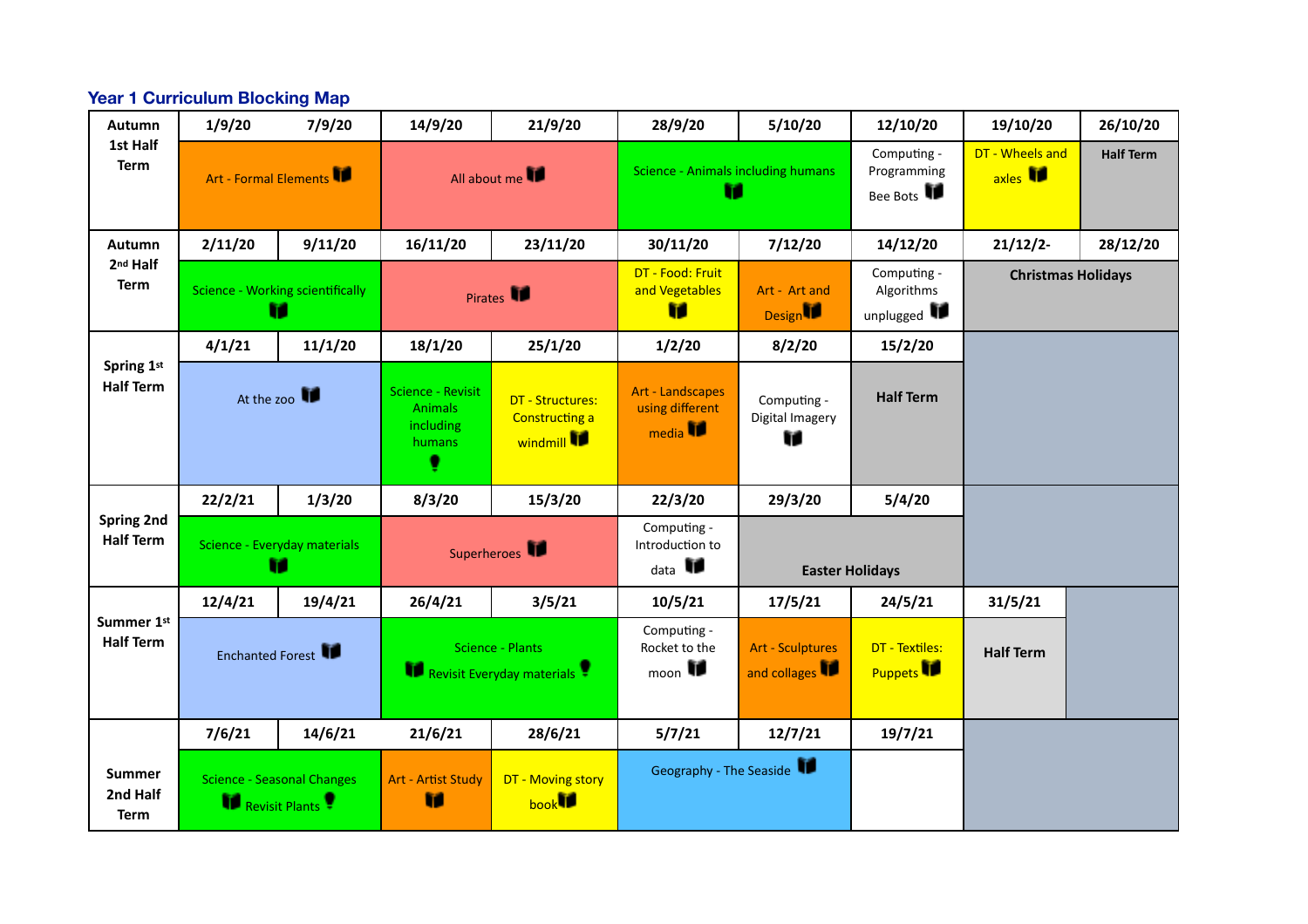#### **Year 2 Curriculum Blocking Map**

| <b>Autumn</b>                            | 1/9/20                                                 | 7/9/20                                          | 14/9/20                                                             | 21/9/20                                                                    | 28/9/20                                                               | 5/10/20                                                                       | 12/10/20                              | 19/10/20                       | 26/10/20         |  |  |
|------------------------------------------|--------------------------------------------------------|-------------------------------------------------|---------------------------------------------------------------------|----------------------------------------------------------------------------|-----------------------------------------------------------------------|-------------------------------------------------------------------------------|---------------------------------------|--------------------------------|------------------|--|--|
| 1st Half<br><b>Term</b>                  | Local Study                                            |                                                 | Art - Formal<br>Elements                                            | What is a computer<br>n                                                    | <b>Science - Animals</b><br>and living things/<br>plants <sup>9</sup> | Science -<br>Working<br>scientifically<br>m                                   | DT-Baby Bear's<br>Chair <sup>11</sup> | Art - Art and<br>Design skills | <b>Half Term</b> |  |  |
| Autumn                                   | 2/11/20                                                | 9/11/20                                         | 16/11/20                                                            | 23/11/20                                                                   | 30/11/20                                                              | 7/12/20                                                                       | 14/12/20                              | 21/12/2                        | 28/12/20         |  |  |
| 2 <sup>nd</sup> Half<br><b>Term</b>      | Great Fire of London                                   |                                                 | DT - Textiles:<br>Pouches <b>IP</b>                                 | Art - Human<br>Form <b>ID</b>                                              | Computing - Word<br>processing                                        | Science - Uses of<br>everyday<br>materials <sup>11</sup>                      | Science -<br>Plants <b>ID</b>         | <b>Christmas Holidays</b>      |                  |  |  |
|                                          | 4/1/21                                                 | 11/1/20                                         | 18/1/20                                                             | 25/1/20                                                                    | 1/2/20                                                                | 8/2/20                                                                        | 15/2/20                               |                                |                  |  |  |
| Spring 1st<br><b>Half Term</b>           | <b>Revisit Great</b><br>Fire of<br>London <sup>9</sup> | Computing -<br>Programming<br>- Scratch Jr<br>n | Science -<br>Animals and<br>living things                           |                                                                            |                                                                       | History - Our cities and castles<br><b>Half Term</b>                          |                                       |                                |                  |  |  |
|                                          | 22/2/21                                                | 1/3/20                                          | 8/3/20                                                              | 15/3/20                                                                    | 22/3/20                                                               | 29/3/20                                                                       | 5/4/20                                |                                |                  |  |  |
| <b>Spring 2nd</b><br><b>Half Term</b>    | Art -<br>Sculpture<br>and Mixed<br>Media <b>IP</b>     | Revisit<br>Everyday<br>Materials <sup>9</sup>   | Science -<br><b>Animals</b><br>(including<br>humans) $\blacksquare$ | <b>Design</b><br>Technology -<br><b>Mechanisms</b><br>(Moving<br>Monsters) | Computing -<br>Algorithms and<br>debugging                            | <b>Easter Holidays</b>                                                        |                                       |                                |                  |  |  |
|                                          | 12/4/21                                                | 19/4/21                                         | 26/4/21                                                             | 3/5/21                                                                     | 10/5/21                                                               | 17/5/21                                                                       | 24/5/21                               | 31/5/21                        |                  |  |  |
| Summer 1st<br><b>Half Term</b>           | Art - Artist<br>Study <b>In</b>                        | <b>Revisit Our</b><br>cities and<br>castles !   | Computing -<br>International<br>Space Station<br>n                  | <b>Revisit Plants and</b><br>Animals (Aut)                                 | Rainforest                                                            |                                                                               |                                       | <b>Half Term</b>               |                  |  |  |
|                                          | 7/6/21                                                 | 14/6/21                                         | 21/6/21                                                             | 28/6/21                                                                    | 5/7/21                                                                | 12/7/21                                                                       | 19/7/21                               |                                |                  |  |  |
| <b>Summer</b><br>2nd Half<br><b>Term</b> | Science - Living things and<br>their habitats          |                                                 | Computing -<br>Stop motion<br>v                                     | <b>Design</b><br>Technology -<br><b>Balanced Diet</b>                      | <b>Science - Revisit</b><br>Animals, Plants<br>and Materials<br>Ħ     | <b>Design</b><br>Technology -<br>Mechanisms:<br>Fairground<br>Wheel <b>IF</b> |                                       |                                |                  |  |  |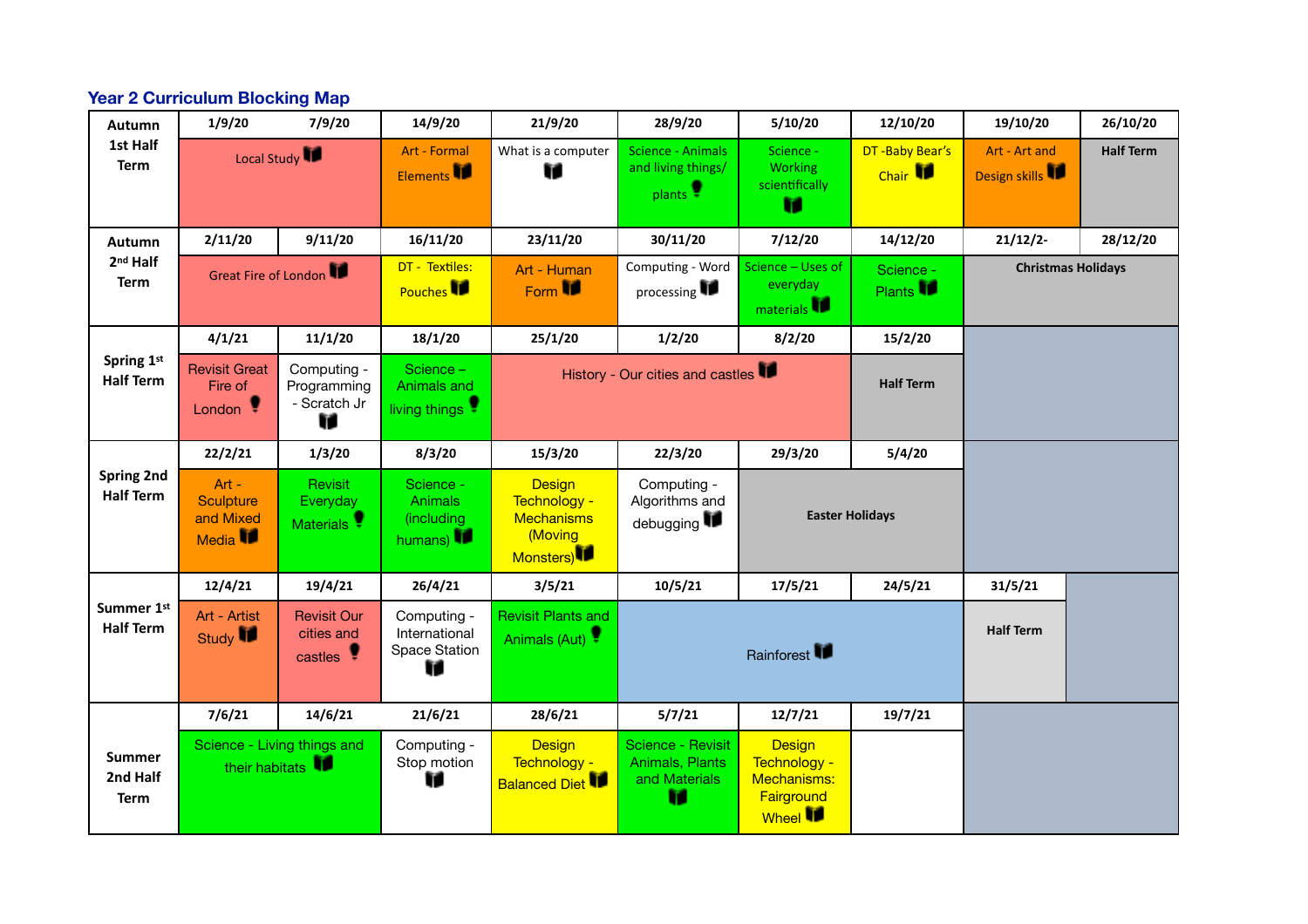# **Year 3 Curriculum Blocking Map**

| Autumn                                   | 1/9/20                               | 7/9/20                                      | 14/9/20                                  | 21/9/20                            | 28/9/20                                                                   | 5/10/20                                               | 12/10/20                                                | 19/10/20                | 26/10/20                  |
|------------------------------------------|--------------------------------------|---------------------------------------------|------------------------------------------|------------------------------------|---------------------------------------------------------------------------|-------------------------------------------------------|---------------------------------------------------------|-------------------------|---------------------------|
| 1st Half<br><b>Term</b>                  | Art - Formal<br>elements             | Computing -<br>Journey inside a<br>computer | Science - Rocks                          | <b>Study: Dinosaurs</b><br>m       | <b>History - Revisit</b><br><b>Great Fire of</b><br>London $\blacksquare$ | $DT -$<br><b>Constructing a</b><br>Castle <b>VI</b>   | Science -<br><b>Retrieve</b><br>materials !             | Computing -<br>Emailing | <b>Half Term</b>          |
| <b>Autumn</b>                            | 2/11/20                              | 9/11/20                                     | 16/11/20                                 | 23/11/20                           | 30/11/20                                                                  | 7/12/20                                               | 14/12/20                                                | $21/12/2$ -             | 28/12/20                  |
| 2 <sup>nd</sup> Half<br>Term             | Computing -<br>Digital Literacy<br>m | Study - Frozen Planet                       |                                          | Science - Animals including humans |                                                                           | DT - Eating<br>seasonally                             | <b>Study - Revisit</b><br>Dinosaurs                     |                         | <b>Christmas Holidays</b> |
|                                          | 4/1/21                               | 11/1/21                                     | 18/1/21                                  | 25/1/21                            | 1/2/21                                                                    | 8/2/21                                                | 15/2/21                                                 |                         |                           |
| Spring 1st<br><b>Half Term</b>           | Science - Light<br>m                 |                                             | History - Stone Age/Iron Age             | DT - Static<br><b>Electricity</b>  | Art - Prehistoric<br>art $\P$                                             | Computing -<br>Networks                               | <b>Half Term</b>                                        |                         |                           |
|                                          | 22/2/21                              | 1/3/21                                      | 8/3/21                                   | 15/3/21                            | 22/3/21                                                                   | 29/3/21                                               | 5/4/21                                                  |                         |                           |
| Spring 2nd<br><b>Half Term</b>           | Science - Forces                     |                                             |                                          | Geography - All around the world   | DT - Textiles<br>(Cushions)                                               |                                                       | <b>Easter Holidays</b>                                  |                         |                           |
| <b>Summer</b>                            | 12/4/21                              | 19/4/21                                     | 26/4/21                                  | 3/5/21                             | 10/5/21                                                                   | 17/5/21                                               | 24/5/21                                                 | 31/5/21                 |                           |
| 1st Half<br><b>Term</b>                  | Art - Art and DT<br>Skills <b>T</b>  | <b>Science - Plants</b><br>m                | Study - Revisit<br>Frozen Planet         | Study - Chocolate                  |                                                                           | Geography -<br><b>Revisit All around</b><br>the world | Science -<br><b>Retrieve</b><br>animals and<br>forces ! | <b>Half Term</b>        |                           |
|                                          | 7/6/21                               | 14/6/21                                     | 21/6/21                                  | 28/6/21                            | 5/7/21                                                                    | 12/7/21                                               | 19/7/21                                                 |                         |                           |
| <b>Summer</b><br>2nd Half<br><b>Term</b> | Art - Craft                          | <b>Science - Working</b><br>scientifically  | Computing - Top<br>Trumps databases<br>Ŵ |                                    | History - Egypt                                                           | DT - Pneumatic<br><b>Toys</b>                         | Art - Artist<br>Study                                   |                         |                           |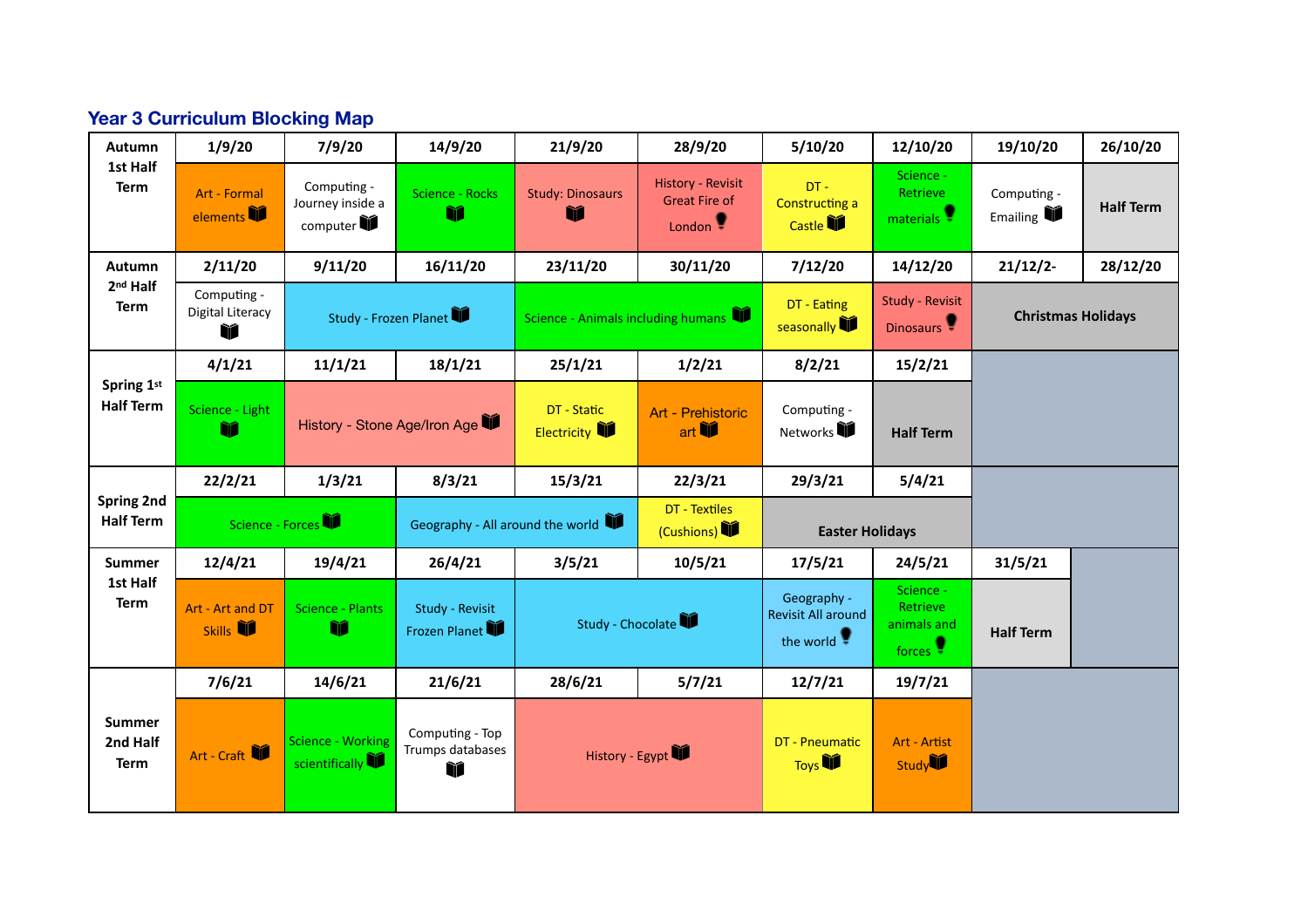# **Year 4 Curriculum Blocking Map**

| Autumn                                   | 1/9/20                                                       | 7/9/20                           | 14/9/20                                | 21/9/20                                 | 28/9/20                                            | 5/10/20                                                                              | 12/10/20                                | 19/10/20           | 26/10/20         |  |
|------------------------------------------|--------------------------------------------------------------|----------------------------------|----------------------------------------|-----------------------------------------|----------------------------------------------------|--------------------------------------------------------------------------------------|-----------------------------------------|--------------------|------------------|--|
| 1st Half<br><b>Term</b>                  | Art - Formal<br>Elements                                     | Science-<br>Animals              | Science - Living<br>things (Part 1)    | Computing -<br>Investigating<br>weather | History - The Romans                               |                                                                                      | $DT -$<br><b>Adapting a</b><br>recipe   | Science -<br>Sound | <b>Half Term</b> |  |
| Autumn                                   | 2/11/20                                                      | 9/11/20                          | 16/11/20                               | 23/11/20                                | 30/11/20                                           | 7/12/20                                                                              | 14/12/20                                | 21/12/2            | 28/12/20         |  |
| 2 <sup>nd</sup> Half<br><b>Term</b>      | <b>DT</b> - Pavillions<br>Geography - Natural Disasters<br>m |                                  | Computing $-$<br>Website creation<br>Ŵ |                                         | Geography<br>Field work<br>(Unity)                 | $Art - Every$<br>picture tells<br>a story                                            | <b>Christmas Holidays</b>               |                    |                  |  |
|                                          | 4/1/21                                                       | 11/1/21                          | 18/1/21                                | 25/1/21                                 | 1/2/21                                             | 8/2/21                                                                               | 15/2/21                                 |                    |                  |  |
| Spring 1st<br><b>Half Term</b>           | History-<br>Revisit<br>Romans <sup>1</sup>                   | Science -<br>States of<br>matter |                                        | History (Anglo Saxons)                  | Computing -<br>online safety                       | DT-Slingshot<br>Cars <sup></sup>                                                     | <b>Half Term</b>                        |                    |                  |  |
|                                          | 22/2/21                                                      | 1/3/21                           | 8/3/21                                 | 15/3/21                                 | 22/3/21                                            | 29/3/21                                                                              | 5/4/21                                  |                    |                  |  |
| <b>Spring 2nd</b><br><b>Half Term</b>    | Science - Living things and<br>their habitats (Part 2)       |                                  | History - The Vikings                  |                                         | <b>Science - Revisit</b><br>Sound                  | <b>Easter Holidays</b>                                                               |                                         |                    |                  |  |
|                                          | 12/4/21                                                      | 19/4/21                          | 26/4/21                                | 3/5/21                                  | 10/5/21                                            | 17/5/21                                                                              | 24/5/21                                 | 31/5/21            |                  |  |
| <b>Summer</b><br>1st Half<br><b>Term</b> | <b>DT</b> - Fastenings<br>m                                  | History - Tudors                 |                                        | Art - Art and<br>Design skills          | Geography -<br><b>Revisit Natural</b><br>Disasters | Science -<br><b>Revisit States</b><br>of Matter and<br><b>Animals</b><br>(nutrition) | Geography -<br>Continents<br>and oceans | <b>Half Term</b>   |                  |  |
|                                          | 7/6/21                                                       | 14/6/21                          | 21/6/21                                | 28/6/21                                 | 5/7/21                                             | 12/7/21                                                                              | 19/7/21                                 |                    |                  |  |
| Summer<br>2nd Half<br><b>Term</b>        | Computing $-$<br>Learn to Code<br>$1$ î                      |                                  | Science - Electricity                  | <b>Thomas Edison</b><br>m               | DT - Adapting a<br>torch <sup>V</sup>              | Computing-<br>Computational<br>thinking                                              | Art -<br>Sculpture VI                   |                    |                  |  |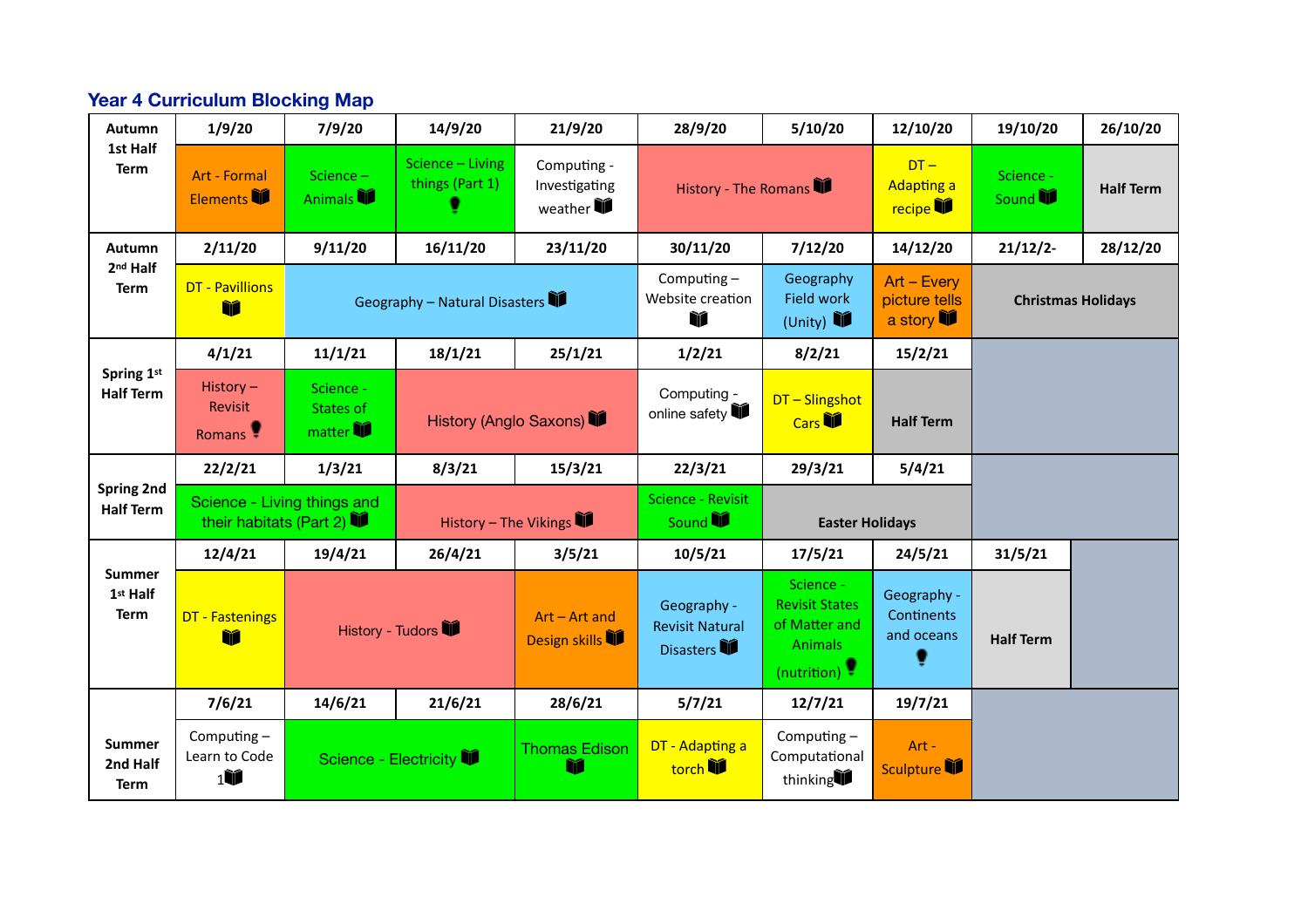# **Year 5 Curriculum Blocking Map**

| Autumn                                   | 1/9/20                                                            | 7/9/20  | 14/9/20                                   | 21/9/20                                                          | 28/9/20                                                  | 5/10/20                                                                                              | 12/10/20                                         | 19/10/20                                                 | 26/10/20         |
|------------------------------------------|-------------------------------------------------------------------|---------|-------------------------------------------|------------------------------------------------------------------|----------------------------------------------------------|------------------------------------------------------------------------------------------------------|--------------------------------------------------|----------------------------------------------------------|------------------|
| 1st Half<br>Term                         | Art - Formal<br>elements                                          |         | <b>Extinction</b>                         | <b>Evolution</b>                                                 | Computing -<br>making digital<br>music $\Psi$            | <b>History - Revisit</b><br>Tudors <sup>1</sup>                                                      | Science -<br>Revisit<br>Electricity <sup>9</sup> | Science -<br><b>Retrieve Life</b><br>Cycles <sup>9</sup> | <b>Half Term</b> |
| <b>Autumn</b>                            | 2/11/20                                                           | 9/11/20 | 16/11/20                                  | 23/11/20                                                         | 30/11/20                                                 | 7/12/20                                                                                              | 14/12/20                                         | $21/12/2$ -                                              | 28/12/20         |
| 2 <sup>nd</sup> Half<br><b>Term</b>      | <b>History - Ancient Greece</b>                                   |         | healthier?                                | DT - What could be $\vert$ Art - Art and Design<br><b>Skills</b> | Science - Animals<br>and humans                          | <b>Science - Living</b><br>things and<br>habitats <sup></sup>                                        | DT - Electronic<br>greeting cards<br>Ŵ           | <b>Christmas Holidays</b>                                |                  |
|                                          | 4/1/21                                                            | 11/1/21 | 18/1/21                                   | 25/1/21                                                          | 1/2/21                                                   | 8/2/21                                                                                               | 15/2/21                                          |                                                          |                  |
| Spring 1st<br><b>Half Term</b>           | Geography - Africa                                                |         | DT - Making a pop<br>up book              | Art - Every picture<br>tells a story                             | Computing - Learn to<br>Code 2                           | <b>History - Revisit</b><br><b>Ancient Greece</b><br><b>History - Revisit</b><br>Tudors <sup>1</sup> | <b>Half Term</b>                                 |                                                          |                  |
|                                          | 22/2/21                                                           | 1/3/21  | 8/3/21                                    | 15/3/21                                                          | 22/3/21                                                  | 29/3/21                                                                                              | 5/4/21                                           |                                                          |                  |
| <b>Spring 2nd</b><br><b>Half Term</b>    | Science -<br>Properties of<br>changing<br>materials <sup>11</sup> |         | DT - Stuffed toys<br>History - Victorians |                                                                  | Science - Retrieve<br>Living things                      | <b>Easter Holidays</b>                                                                               |                                                  |                                                          |                  |
|                                          | 12/4/21                                                           | 19/4/21 | 26/4/21                                   | 3/5/21                                                           | 10/5/21                                                  | 17/5/21                                                                                              | 24/5/21                                          | 31/5/21                                                  |                  |
| <b>Summer</b><br>1st Half<br><b>Term</b> | Science - Forces                                                  |         |                                           | Geography - Rivers                                               | Geography -<br><b>Revisit Africa and</b><br>Extinction • | Art - Design for<br>a purpose                                                                        | Computing -<br><b>Online Safety</b><br>Ŵ         | <b>Half Term</b>                                         |                  |
|                                          | 7/6/21                                                            | 14/6/21 | 21/6/21                                   | 28/6/21                                                          | 5/7/21                                                   | 12/7/21                                                                                              | 19/7/21                                          |                                                          |                  |
| <b>Summer</b><br>2nd Half<br>Term        | Science/Study - Space                                             |         | Computing - Mars<br>Rover <b>V</b>        | <b>Art - Artist Study</b><br>Ŵ                                   | <b>History - Revisit</b><br>Victorians                   | DT - Bridges                                                                                         |                                                  |                                                          |                  |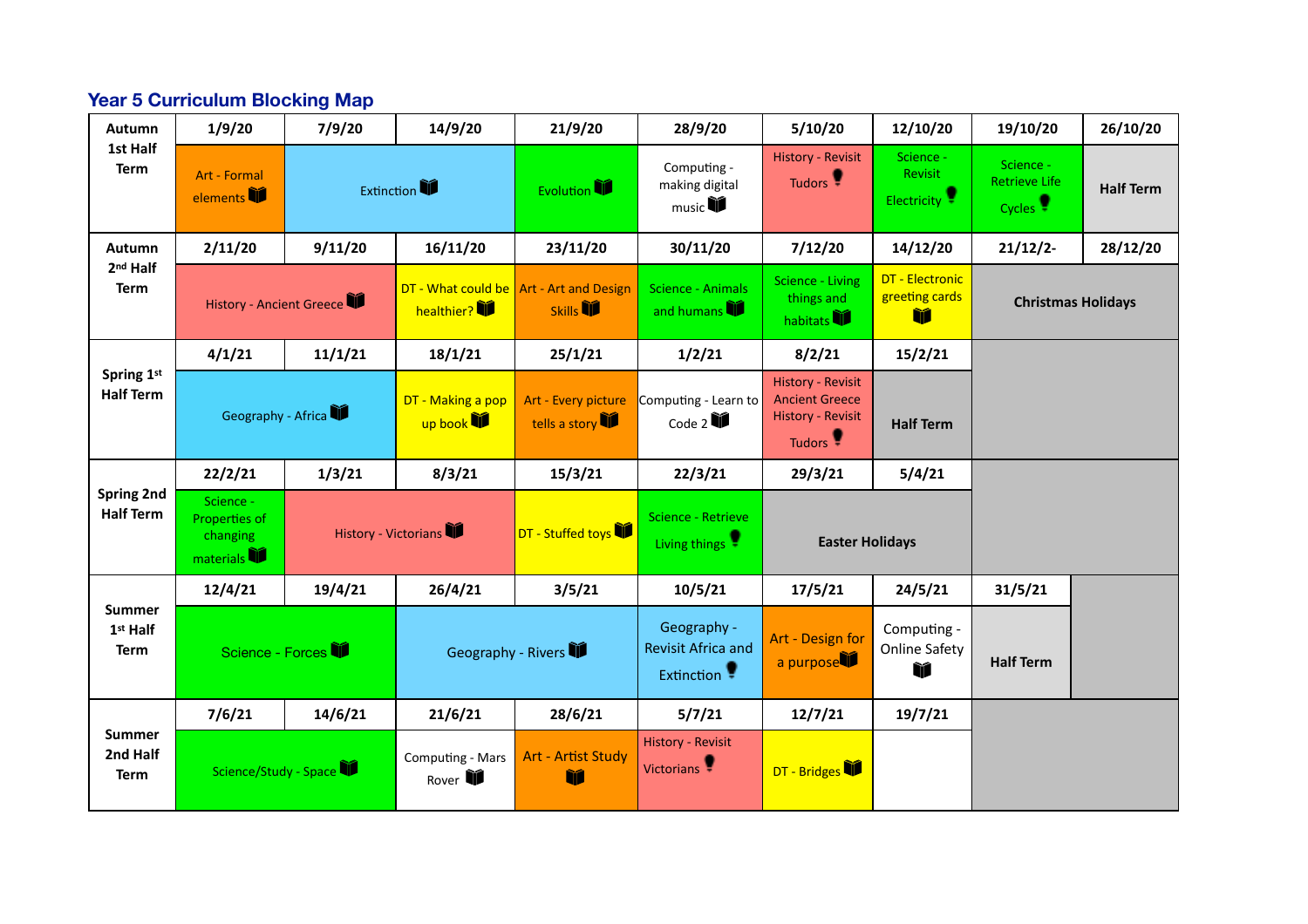#### **Year 6 Curriculum Blocking Map**

| Autumn<br>1st Half<br><b>Term</b>             | 1/9/20                                                     | 7/9/20                 | 14/9/20                      | 21/9/20  | 28/9/20                                                                          | 5/10/20                          | 12/10/20                                                      | 19/10/20                       | 26/10/20         |
|-----------------------------------------------|------------------------------------------------------------|------------------------|------------------------------|----------|----------------------------------------------------------------------------------|----------------------------------|---------------------------------------------------------------|--------------------------------|------------------|
| LW                                            |                                                            |                        | Study - Crime and Punishment |          | DT - Steady Hand Games                                                           |                                  |                                                               | Art - Make my voice heard<br>m |                  |
| <b>RB</b>                                     | Art -Art and Design Skills                                 |                        | Geography - Retrive Rivers   |          | Computing - Learn to Code 2                                                      |                                  | Science - Retrieve Living things<br>and habitats <sup>1</sup> |                                | <b>Half Term</b> |
| Autumn<br>2 <sup>nd</sup> Half<br><b>Term</b> | 2/11/20                                                    | 9/11/20                | 16/11/20                     | 23/11/20 | 30/11/20                                                                         | 7/12/20                          | 14/12/20                                                      | 21/12/2                        | 28/12/20         |
| LW                                            |                                                            |                        | Science - Electricity        |          | Science - Light                                                                  |                                  |                                                               |                                |                  |
| <b>RB</b>                                     |                                                            | DT - Come dine with me | Computing                    |          |                                                                                  | Geography - Comparative study UK |                                                               | <b>Christmas Holidays</b>      |                  |
| Spring 1st<br><b>Half Term</b>                | 4/1/21                                                     | 11/1/21                | 18/1/21                      | 25/1/21  | 1/2/21                                                                           | 8/2/21                           | 15/2/21                                                       |                                |                  |
| LW                                            |                                                            |                        | Study - Discoveries          |          | DT - Playgrounds                                                                 |                                  |                                                               |                                |                  |
| <b>RB</b>                                     | Computing - Making digital music<br>Art - Photography<br>Ŷ |                        |                              |          | <b>Half Term</b><br>Science - Retrieve Animals and humans<br>(parts of the body) |                                  |                                                               |                                |                  |